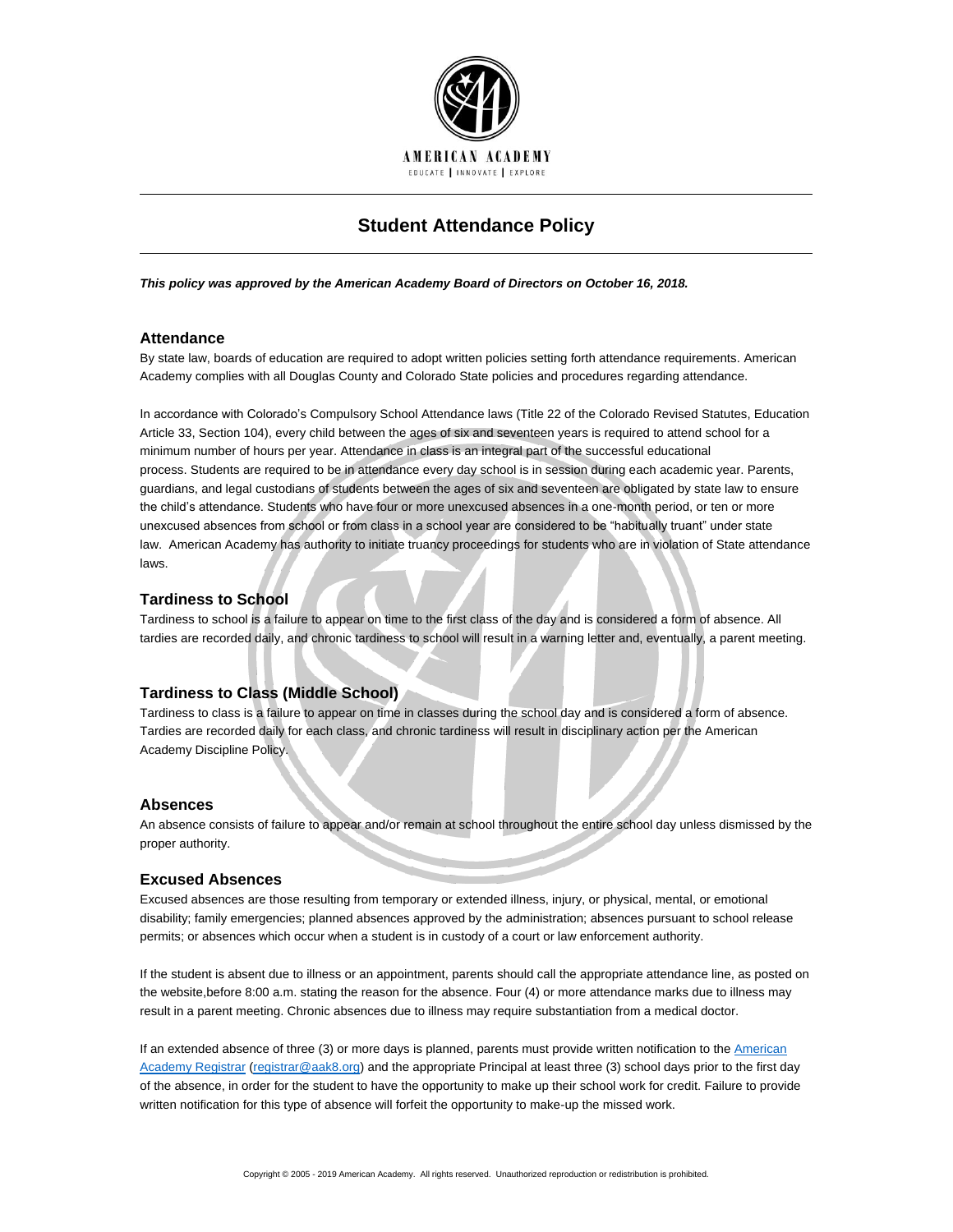

#### *Make-Up Work for Absence Due to Illness or Appointment*

Make-up work for an absence due to illness or appointment must be completed and turned in to earn credit.

Students will be given two school days per day of excused absence to make up work covered or assigned during the absence, including tests, quizzes, classroom assignments and homework. If a student is absent the day a long-term assignment is due (i.e. papers, labs, etc), but was present for all applicable instruction, the student must hand in long-term assignment(s) the day of his or her return to school. If a student was present for all applicable instruction for a quiz or test scheduled for when they return, they must take the quiz or test with the rest of the class. Teachers may provide alternative assignments for class work that cannot reasonably be made up outside of class (for example, STEM work, simulations, labs, debates, or any in-class assignment requiring the student to be present for lecture, discussion, or assessment, etc). The student is responsible for obtaining and completing the missed assignment(s) after the absence but within the make-up period in order to receive credit for the work.

Parents of students in kindergarten through second grade are encouraged to help obtain missed assignments. This applies to tests, quizzes, classroom assignments, and homework. The Grading Policy applies for all late work. Assignments that are not made up will negatively affect the student's grades. All make-up work will be assigned on the day the student returns from the absence.

If the absence occurs near the end of a grading period, all work must be handed in within three school days of the end of the grading period in order to receive credit. The student's report card may be delayed for up to two weeks in order for make-up work to be graded. For the third trimester, all work must be handed in by the last day of school-- there may be a delay in issuing the student's report card as a result.

#### *Make-up Work for a Planned Absence of Three (3) or More School Days*

Make-up work that can be provided to the student in advance of the planned absence will be due the day the student returns. Work that cannot be provided in advance will be provided the day the student returns, and the student will have a five (5) school days to complete (work is due the end of the fifth school day of their return). American Academy's Grading Policy applies for all late work.

If a student is absent the day a long-term assignment is due (i.e., papers, labs, etc.), but was present for all applicable instruction, the student must hand in long-term assignment(s) the day of his or her return to school. If a student was present for all applicable instruction for a quiz or test scheduled for when they return, they must take the quiz or test with the rest of the class. Completed make-up work, tests, and quizzes, will receive full credit if completed within the make-up period. Teachers may provide alternative assignments for class work that cannot reasonably be made up outside of class (for example, STEM work, simulations, labs, debates, or any in-class assignment requiring the student to be present for lecture, discussion, or assessment, etc.).

The student is responsible to learn the missed content, request missing assignments, and to arrange make-up tests and quizzes with the appropriate teacher(s). Parents of students in kindergarten through second grade are encouraged to help their student obtain missed content and assignments, as well as make arrangements to take missed tests and quizzes. Assignments that are not made up will negatively affect the student's grades. If the absence occurs near the end of a grading period, all work must be handed in within three school days of the end of the grading period in order to receive credit. The student's report card may be delayed for up to two weeks in order for make-up work to be graded. For the third trimester, all work must be handed in by the last day of school-- there may be a delay in issuing the student's report card as a result.